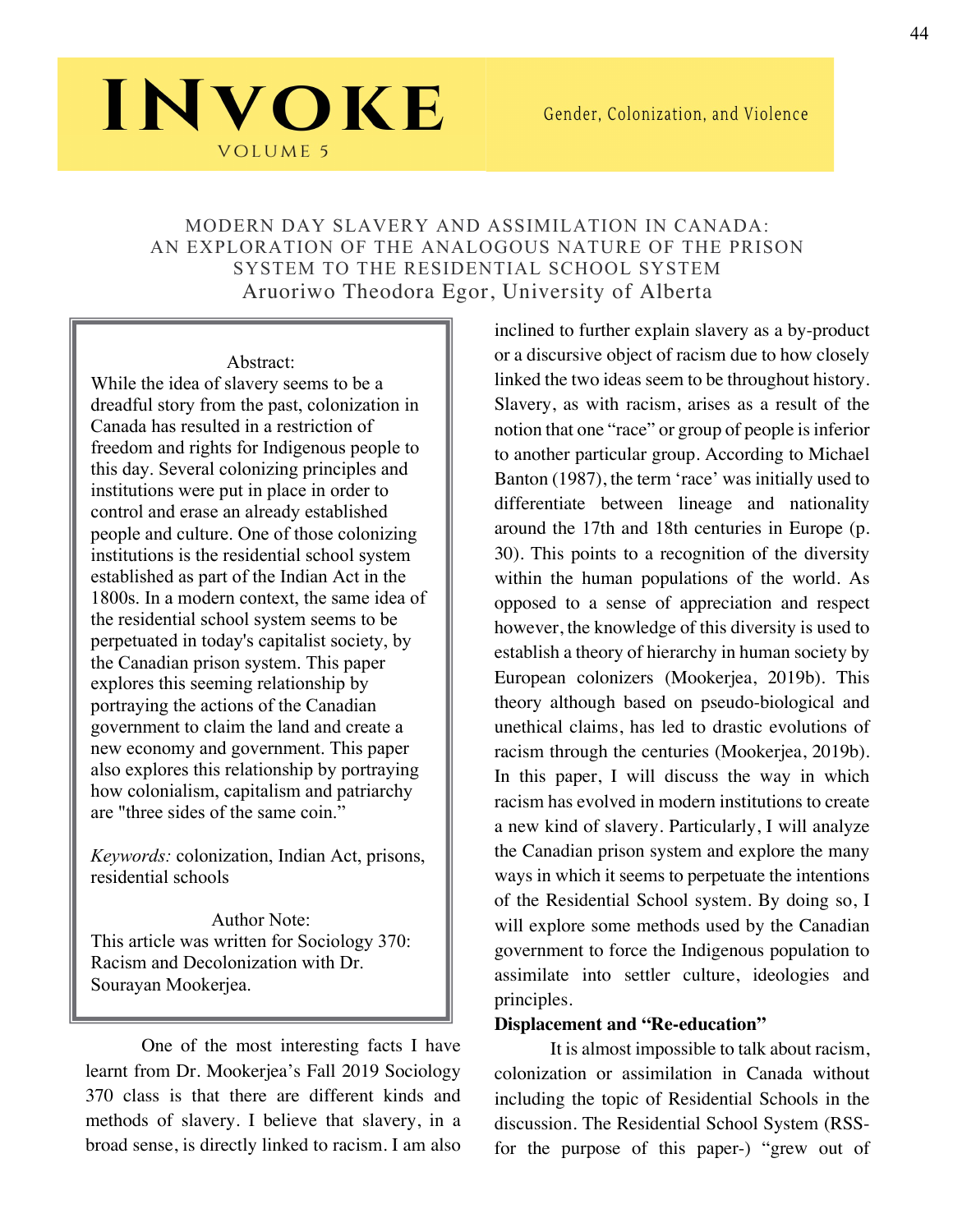European settler population expansion and Indigenous population contraction during the nineteenth century" (MacDonald & Gillis, 2017, p. 40). In order to claim the land now known as Canada, the government needed to erase the already existing people and culture; and it may be fair to say that they aimed to do so by any means necessary. First, they displaced Indigenous peoples from their lands, into smaller settlements called Reserves, as part of the Indian Act (Ray, 2016). The reserves were often far away from the main cities and had limited access to essential resources. This displacement ultimately resulted in the limitation of rights and power that indigenous people held over their resources and land use (Ray, 2016, p. 192-193). This limitation of the Indigenous peoples' rights was in itself a form of enslavement as it inherently restricted their freedom to live on and use the land they had always known to be theirs. The displacement of Indigenous peoples to reserves was one of the many steps that led to the gradual loss of culture and disenfranchisement of the Indigenous people as a whole. Dr. Rob Shields (2019) referred to this in a guest lecture, as "Spatial Genocide". He and his colleagues suggest that "the logic of the reserves was never neutral but represented a spatial logic of domination, containment, and assimilation that would today be categorized as cultural genocide" (Shields, Moran & Gillespie, 2019, p. 9).

It should be noted that prior to these actions, "the federal government gave itself power to enact legislation for [Indigenous people, as well as the lands reserved for them]" (MacDonald & Gillis, 2017, p. 40). This was during the creation of the dominion of Canada, per the British North America Act of 1867. Through this legislation, the government could freely execute the process of demolishing Indigenous governments, illegalizing

their traditions and ways of life, and at the same time "stripping [them] of their political, legal and economic power[s]" (MacDonald & Gillis, 2017). After the government had created this power for itself, and succeeded in moving Indigenous peoples into smaller areas of land, they soon "sought to 're-educate' [them]" (Ray, 2016, p. 222); to this effect, the RSS was established.

Gender, Colonization, and Violence

The RSS was a totalizing institution aimed at "killing the Indian" in a child (MacDonald & Gillis, 2017; CBC News, 2015). According to a documentary by CBC News (2015), there seemed to be an underlying notion by the Canadian government that the best way to "educate" and "civilize" the Indigenous children was to take them away from their families (2:10-2:24). This act of taking children away from the people and culture they were most familiar with to a totally new environment, under very foreign and harsh conditions is quite reminiscent of the trans-Atlantic slave trade of the 18th century. As with the 18th century slaves, the RSS ensured that familial and cultural ties as well as fundamental human rights of the Indigenous peoples were cut off, to fulfil the government's aspiration for assimilation. Hence, the goal of assimilation was paired rather grievously with this unusual form of slavery, to produce the "civilized" Canadian citizens the government desired. The same documentary features a statement by Duncan Campbell Scott, then Deputy Superintendent of Indian Affairs, about the high death rates of children enrolled in residential schools (CBC News, 2015, 4:31-4:52). This suggests that the government was indeed well aware of the damaging effects of residential schools at the time, yet, and disturbingly so, they insisted on continuing with the deplorable school system.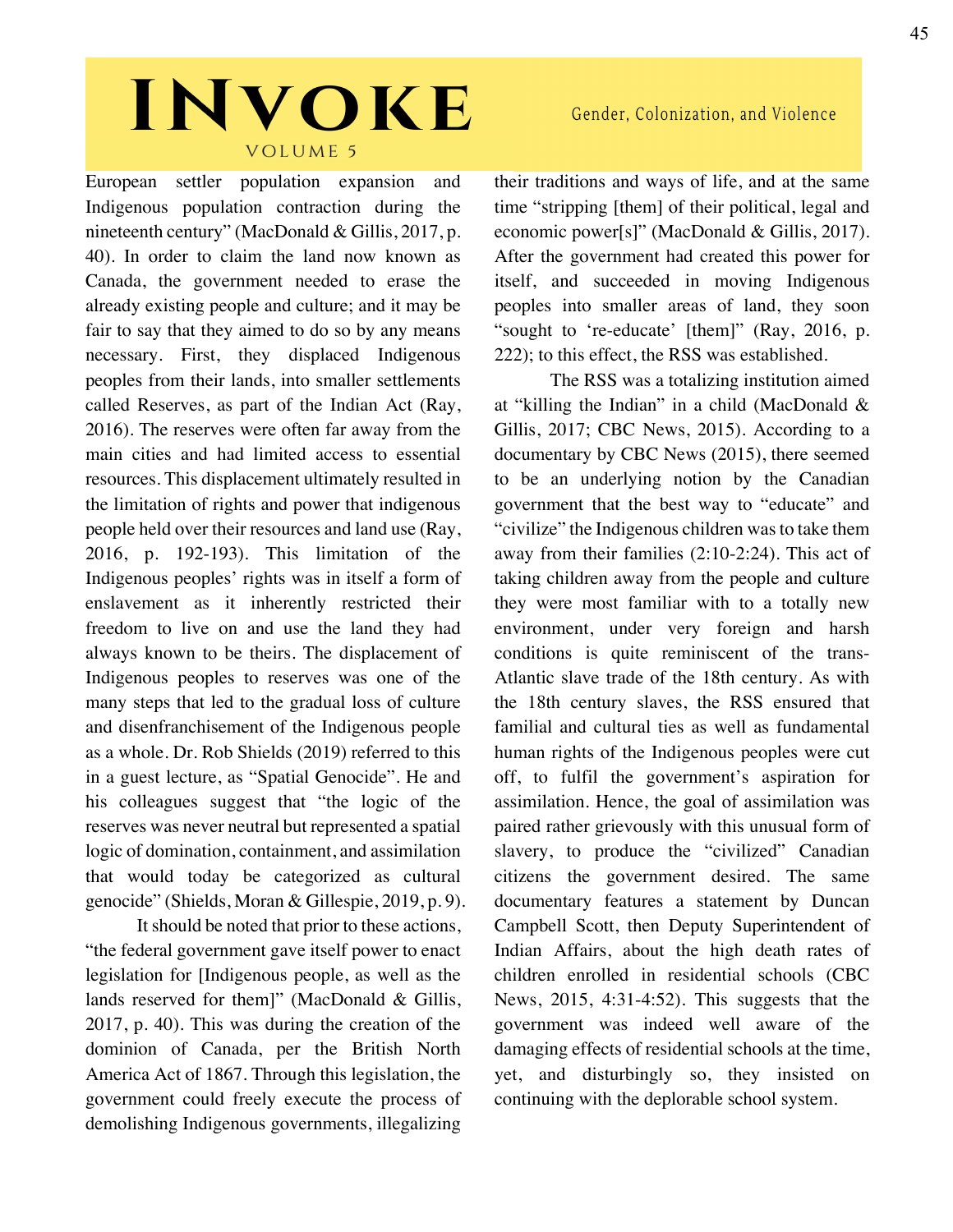Several scholarly works and interviews similar to the aforementioned documentary, highlight similar experiences of abuse, neglect, among other things, that residential school survivors had to go through. The Truth and Reconciliation Commission (TRC, 2015a) reports the residential school experience as "decades of children feeling alone, silenced, too often hungry…afraid, abused, ashamed, angry… feeling forsaken, abandoned and unloved, all in the name of education". It also makes note of the "thousands who did not survive [and] the anguish of parents left behind" (2015a). These effects of the RSS now seemingly regretted by the modern Canadian state, were initially ignored in an attempt to fully control a group of people, who had to be subalternized, in order to foster the dominant Euro-Canadian way of life. Thus, the idea of the RSS is a system of control, and not just control of the mind by 'reeducation', but control of the body as well (MacDonald & Gillis, 2017; CBC News, 2015, 6:07-6:30).

Michel Foucault refers to this kind of external control of a person's body, as "biopower" (MacDonald & Gillis, 2017). He situates this idea of power first in the historical context of the monarch, who had the ultimate power to seize things, time, bodies and life itself; and then in the context of the modern state where power doesn't necessarily focus on suppressing life. Instead, this new power focuses on the "right to foster life or disallow it to the point of death" (MacDonald & Gillis, 2017, p. 37). Foucault explains this idea of power over the body by likening the body to a machine that needs to be controlled to work properly; that is, the idea that the body must be disciplined for the smooth functioning of the society (MacDonald & Gillis, 2017). It is this line of reasoning that fuelled the ideas of slavery and Gender, Colonization, and Violence

the residential school system, and it is the same logic on which the prison system is founded.

#### **Canada's prison system**

The prison system in Canada is characterized by an overrepresentation of the Indigenous population (Chartrand, 2019; MacDonald & Gillis, 2017). As of January 2016, even though they accounted for only 4.3 percent of the total Canadian population, Indigenous people made up 25 percent of the inmate population in federal prisons (MacDonald & Gillis, 2017, p. 47). This overrepresentation is especially evident for females who account for 35 percent of the "admissions into federal or provincial/territorial correctional facilities" (MacDonald & Gillis, 2017). It is even sadder to find that Indigenous youth are extremely affected by this as well, representing 30 percent of the youth in correctional institutions, despite accounting for a mere 6 percent of the total youth population (MacDonald & Gillis, 2017, p. 48). This kind of overrepresentation can have devastating, often cyclical, effects for Indigenous people. Due to the overwhelming restrictiveness of life after prison, previously incarcerated individuals end up reoffending, thus creating an inevitable cycle (Taifa & Beane, 2009).

This issue of overrepresentation stretches beyond the physical placement of high numbers of Indigenous people in prison. The consequences of overrepresentation often lead to more marginalization and discrimination for both the Indigenous population represented in prisons, and Indigenous people in general. Brayne (2014) points to the fact that people who have had contact with the criminal justice system, tend to interact much less with "surveilling institutions" such as banks, schools, medical institutions and work places. Therefore the inflated rates of Indigenous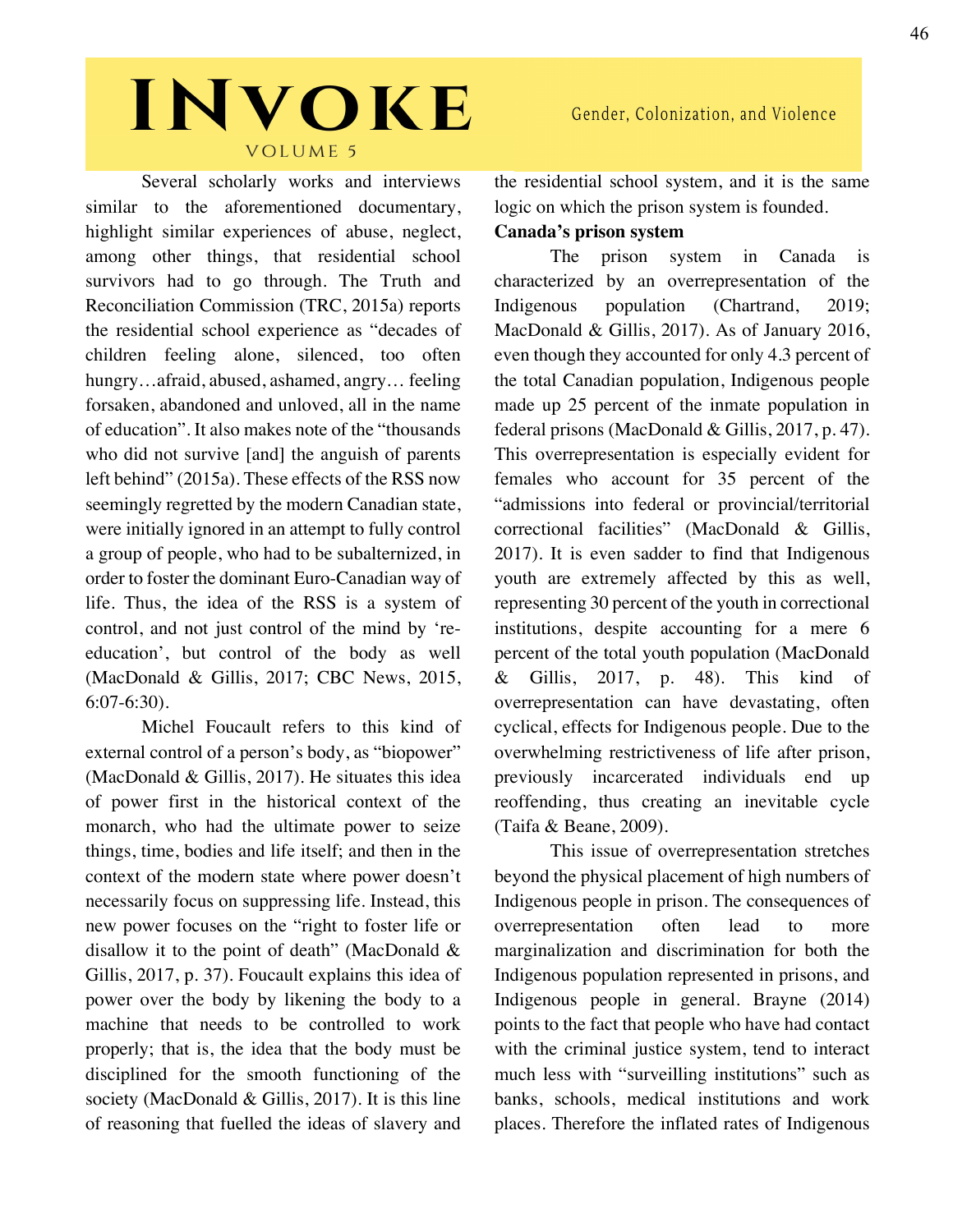incarceration suggests that Indigenous people may struggle more with these institutions. It is important to note this struggle because apart from the opportunities that these institutions provide, they are also often instrumental in the reintegration of previously incarcerated individuals into society (Brayne, 2014, p. 287). So, for an already marginalized population, the continuous detachment from these major societal institutions further restricts the progress of Indigenous people in general Canadian society.

This combination of the effects of the RSS, and overrepresentation may lead to an increase in the intergenerational trauma faced by the Indigenous peoples of Canada. However, the issue of overrepresentation of Indigenous peoples is not strictly a Canadian phenomenon. MacDonald & Gillis (2017) suggest that this trend of overrepresentation is very common across settler colonial states, and this piqued my interest in exploring the possible reasons for this phenomenon.

### **The Effects of Racism on the Canadian Justice System**

This trend of overrepresentation of Indigenous populations led me to ponder upon the concepts of the racial imaginary and the racial symbolic. The racial imaginary refers to our "mind's eye;" the things we imagine when we hear or think about the word "race." Racial symbolic, on the other hand, refers to the ways in which meaning, identities and narratives are formed and interpreted (Mookerjea, 2019c). The creation of meaning fundamentally relies on marking our differences and interpreting what those differences add or take away from the narrative of our existence (Mookerjea, 2019c). Therefore, when a group of people different from the hegemonic group are constantly described as potentially

dangerous, problematic, delinquent, uncivilized or less evolved, for decades and centuries on end, a dominant idea is formed and sustained in the minds of the hegemonic group. In turn, new ways of being and identifying are developed, and more importantly, new methods to control and maintain hegemonic power are born. In the context of Canada, although an apology for the appalling circumstances and consequences of the residential schools has been made, (TRC, 2015b) those stereotypical ideas from centuries ago still evidently lurk in the minds of the Euro-Canadian populace. These stereotypes are often mediated and preserved by the modern capitalist institutions and structures-prisons being one of such structures.

With the Criminal Justice System, I believe that the constant targeting and over-incarceration of Indigenous peoples is a way for the Canadian government to maintain its power. The prison system is therefore a means for the government to control the actions of the entire Canadian population, by 'civilizing' their bodies. According to MacDonald & Gillis

> Canada as a political entity can then be seen as a historico-political field, marked by continuous efforts to protect whiteness from Indigeneity through biopower in an effort to defend society and make war in modern forms, from the residential school system onward to the prison system today. (MacDonald & Gillis, 2017, p. 40)

While a critical comparison between the RSS and prison systems in terms of the experiences of Indigenous people might be beneficial, I deem it equally valuable to consider the conjoint nature of both institutions.

**The Connection between the Canadian Prison and Residential School Systems**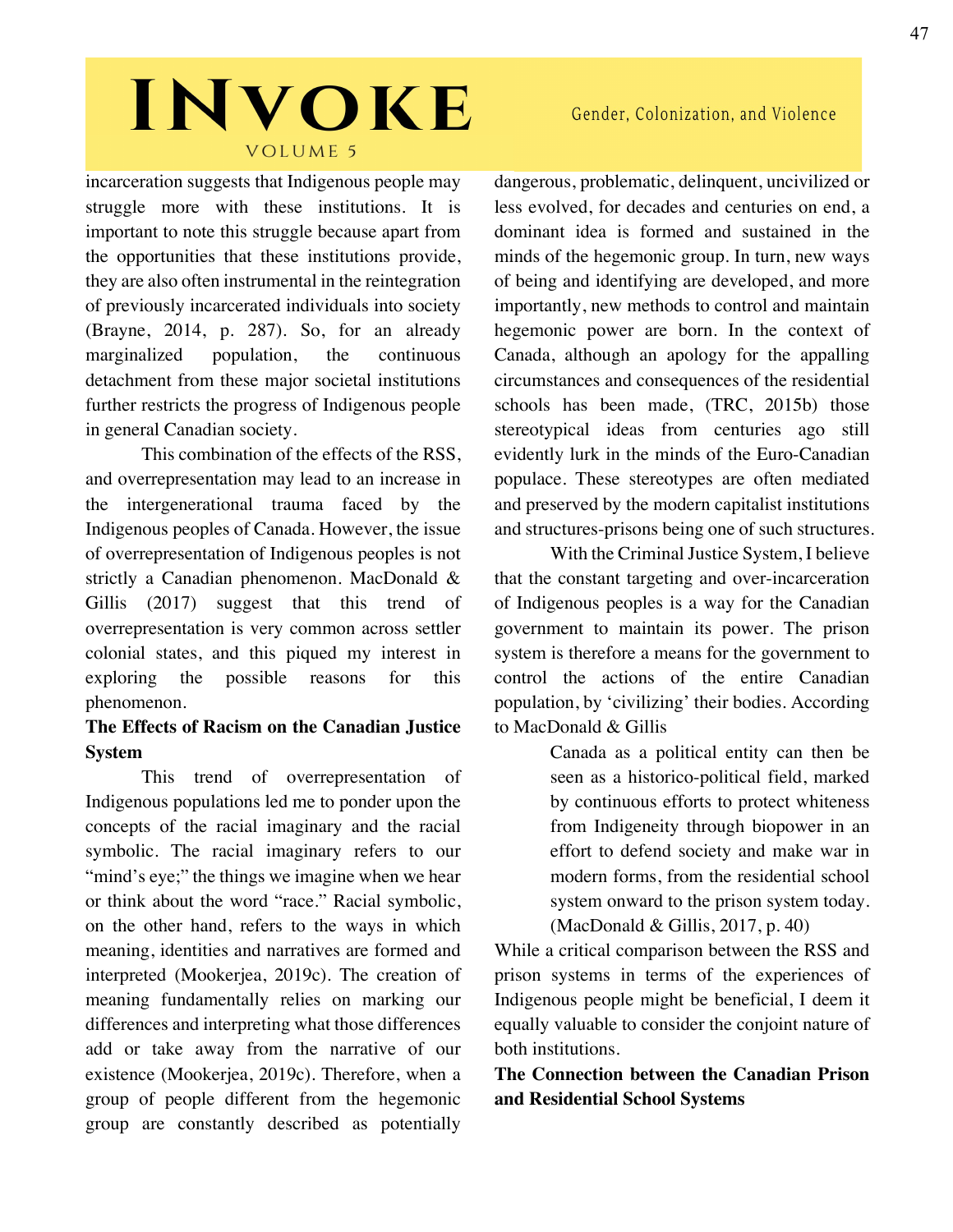According to Chartrand (2019), some have referred to Canadian prisons as "the new Residential Schools" (p. 68). The damaging effects of land displacement and residential schools have resulted in intergenerational trauma, which in turn leads to adverse rates of poverty, social disadvantage, isolation and discrimination of Indigenous people (MacDonald &Gillis, 2017, p.45). Chartrand (2019) points to the fact that the "criminal justice system works against Indigenous people at every level, from police checks and arrests…to bail denial and detention… sentencing miscarriages and disparities..." (p. 68). Indigenous people in Canada are therefore often targeted and forced to be almost perfect in order to avoid conflict with the law. This is coupled with the intergenerational trauma that most Indigenous people have to navigate through on a daily basis; and for children and grandchildren of RSS survivors, it is even much harder to do so (CBC News, 2015).

In my point of view, it almost seems like the RSS was made to create lifelong damnation for the Indigenous population. The intergenerational suffering caused by residential schools led to a domino effect of negative outcomes that still exist for Indigenous people today. As an Indigenous individual in Canada, you either live in a constant state of an identity crisis-due to the cultural genocide by the government-, or with the fear of a target on your back. Through colonization, the power of the racial symbolic and the capitalist system, the modern world for an Indigenous person is a complex system of interlocking oppressions. Chartrand (2019) highlights that the modern colonial state comprises an "economic system of advanced capitalism" (p.71). This new "colonialism not only extracted tribute, goods, and wealth from the countries that it conquered but

### Gender, Colonization, and Violence

also [restructured the] local economies, markets, and governance (Chartrand, 2019, p. 71). This economic hijack is perfectly suited to explain the colonial process in Canada, in that, Indigenous people are now forced to dwell in an economic system that is totally different from what they are traditionally used to. At the same time, they have to conquer the scars that the legacy of colonization has left in their cultures, identities, and lands.

#### **Reconciliation versus Decolonization**

The aspect of Canada's colonial narrative that I find most jarring is this notion of healing and resolution of which the onus seemingly lies solely on the Indigenous peoples to fulfil. Snelgrove, Dhamoon and Corntassel highlight this concern by stating that

> [drawing] on the etymological origins of "settle" as 'to reconcile', as well as in light of settler state apologies…settler colonialism may signal a nation-state that has moved "beyond its own tragically imperial and colonial history to be something else, still albeit colonial, but not quite entirely colonial." (Snelgrove, Dhamoon, & Corntassel, 2014, p. 8)

They further speak to the idea that the language and nature of reconciliation is quite settler-centric, and in doing so, if care is not taken, the voice of the Indigenous is marginalized (Snelgrove et al., 2014, p. 8). To this effect, they move for a language of decolonization as opposed to reconciliation (Snelgrove et al., 2014). I agree that the idea of decolonization suggests a sense of power switching hands to where it belonged in the first place. This is not to totally dismiss the idea of reconciliation, as I believe reconciliation should still be part of the decolonization process. However, like Snelgrove et al. (2014) suggest, in order for solidarity to exist, and for proper allyship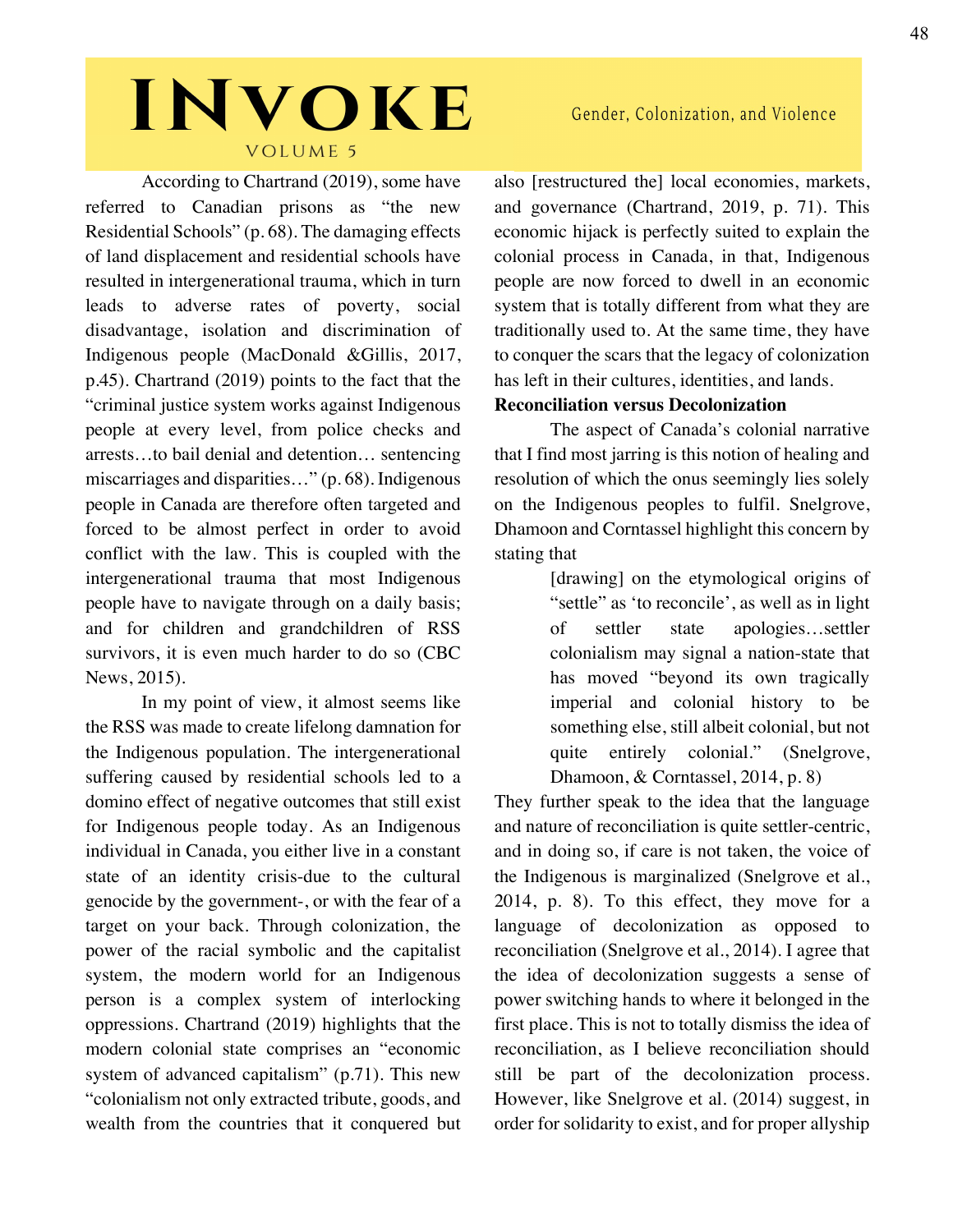between the 'settlers' and Indigenous peoples, there must be a pure sense of accountability (p. 27)

Despite the fact that slavery in the form of residential schooling, has ended, there still seems to be a sense that true freedom for an Indigenous individual in Canada is far-fetched. History suggests attempts to reconcile this disparity, although, the end of the road to true reconciliation in Canada is still long ways ahead. In 1996, section 718.2(e) was added to the Criminal Code to direct sentencing by judges to consider alternative approaches to imprisonment of Indigenous people (Chartrand, 2019, p. 69). There have also been policies and adjustments to the criminal justice system that aims to cater to the specific needs of Indigenous people who come in contact with the system: "Indigenous-specific planning and programming". While this may be comforting to hear, it must be noted that Canada is still a settlercolonial country and its laws in the broadest of senses is still rooted in settler ideology. This ideology is one based on patriarchy and capitalism which is seen evidently in the historical laws and structures of government. The 1876 Indian Act report reads: "The term "Indian" means: First. Any male person of Indian blood reputed to belong to a particular band" (TRC, 2015c, p.43). The language of this document is very patriarchal. It goes on to acknowledge the "Indian Woman" as one who is married to an "Indian Man", as though she does not exist without him. This idea of men ruling the world and being in charge is seen through out colonial history and we must be careful to note that it still operates in our modern colonial world today. **Conclusion**

Being from an African background, the dominant picture in my mind when I think about 'slavery' is characterized by large cotton plantations, with a white "master" and black slaves.

### Gender, Colonization, and Violence

While plantation slavery remains one the most popular kinds of slavery from the 18th century because of how it fueled colonization and the trans-Atlantic capitalist economy, I am fascinated by the 'subtle' forms of slavery that exist today. Within the Canadian context, MacDonald & Gillis (2017) point to the fact that "Indigenous children were particularly targeted...: 'throughout Canadian history it was only [Indigenous] children who over an extended period of time were required to live in institutions because of their race'"…(p. 41). In modern Canada, the appearance of slavery is mostly seen through structural institutions. In a way it may be fair to say that structural racism has become a new kind of institutional slavery, with colonizing institutions like the prison system, perpetuating that idea.

Drawing from the idea of decolonization posited by Snelgrove et al. (2014) and the principles of reconciliation discussed in class (Mookerjea, 2019a), I would add a principle that is solely aimed at restoring Indigenous culture through a decolonization process of all settlercolonial institutions that thrive on Indigenous land. According to the TRC reports, the government did not fully embrace the principles of the UN Declaration on rights of Indigenous Peoples (UNDRIP), saying that "it is a non-legally binding document that does not reflect customary international law nor change Canadian laws" (TRC, 2015b). Even if the first point in the principles of reconciliation states that UNDRIP is its framework, (Mookerjea, 2019a), such a loophole seems to undermine the entire purpose of the TRC. Hence, my belief in the idea and language of decolonization.

Apart from merely admitting to the ongoing harm caused to the Indigenous population through many of Canada's institutions and social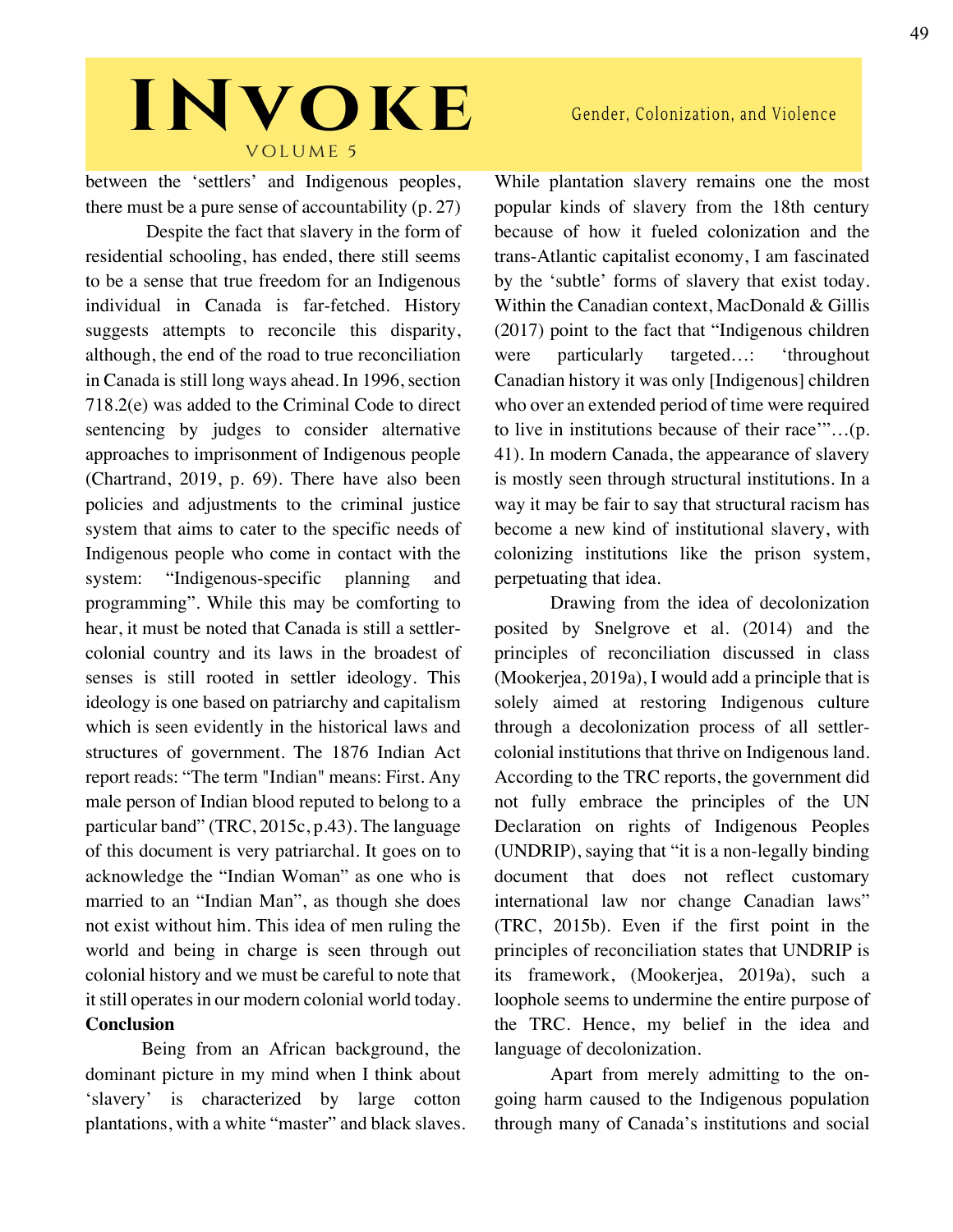structures, the language of decolonization also implies the need for true agency. This means giving Indigenous peoples the agency and power required to reclaim what has been lost to hundreds of years of colonization. I therefore believe that decolonization is a very important concept that the government would be right in adopting. This is not to suggest that decolonization will be easy in practice, neither is it to pose the decolonization process as a "magic-type" solution to all the adverse effects of colonization. Rather, I propose the idea because of the seeming effectiveness of its language and the underlying empowerment it promises for the Indigenous Peoples of Canada.

#### References

- Banton, M. (1987). The classification of races in Europe and North America: 1700-1850. In T. D. Gupta, C. E. James, C. Anderson, G. Galabuzi & R. C. A Maaka, (Eds.), *Race and racialization: essential readings* (pp. 26-34). Toronto, ON: Canadian Scholars.
- Brayne, Sarah (2014). Surveillance and system avoidance: Criminal justice contact and institutional attachment. *American Sociological Review, 79*(3), 367–391. doi: https://doi.org/10.1177/000312241453039 8
- CBC News: The National (2015, October June 2). *Stolen children | residential school survivors speak out* [Video file]. Retrieved from https://youtu.be/vdR9HcmiXLA
- Chartrand, V. (2019). Unsettled times: Indigenous incarceration and the links between colonialism and the penitentiary in Canada. *Canadian Journal of Criminology and Criminal Justice, 61*(3), 67-89. Retrieved from https://muse.jhu.edu/article/730512
- MacDonald, D., & Gillis, J. (2017). Sovereignty, indigeneity, and biopower: The carceral trajectories of Canada's forced removals of

### Gender, Colonization, and Violence

indigenous children and the contemporary prison system. *Sites: A Journal of Social Anthropology and Cultural Studies, 14*(1), 35-55. doi: http://dx.doi.org/10.11157/sites-

vol14iss1id362

- Mookerjea, S. (2019a). *Principles of reconciliation* [Google page]. Retrieved from eClass: https://eclass.srv.ualberta.ca/mod/page/vie w.php?id=3718389
- Mookerjea, S. (2019b). *Racial discourse: Changing uses of a political word* [Google website document]. Retrieved from https://sites.google.com/a/ualberta.ca/racis m-and-decolonization/home/lectures/1- 12-race-matters-the-racializationproblematic
- Mookerjea, S. (2019c). *Racism and cultural politics* [Google website document]. Retrieved from https://sites.google.com/a/ualberta.ca/racis m-and-decolonization/home/lectures/1 racism-and-cultural-politics
- Ray, A. J. (2016). *Illustrated history of Canada's native people: I have lived here since the world began*. Retrieved from https://ebookcentral.proquest.com/lib/ualb erta/reader.action?ppg=267&docID=4556 279&tm=1535387516957
- Shields, R., Moran, K., & Gillespie D. (2019). *Edmonton, Amiskwaciy Wâskahikan, and a Papaschase suburb for settlers* [PDF document]. Retrieved from eClass: https://eclass.srv.ualberta.ca/pluginfile.ph p/5383759/mod\_folder/content/0/shieldsmoran-gillespie-Amiskwaciy-Millwoods.pdf?forcedownload=1
- Snelgrove, C., Dhamoon, R. K., & Corntassel, J. (2014). Unsettling settler colonialism: The discourse and politics of settlers, and solidarity with Indigenous nations. *Decolonization: Indigeneity, Education & Society,* 3(2) 2014, 1-32. Retrieved from http://www.corntassel.net/Unsettling.pdf